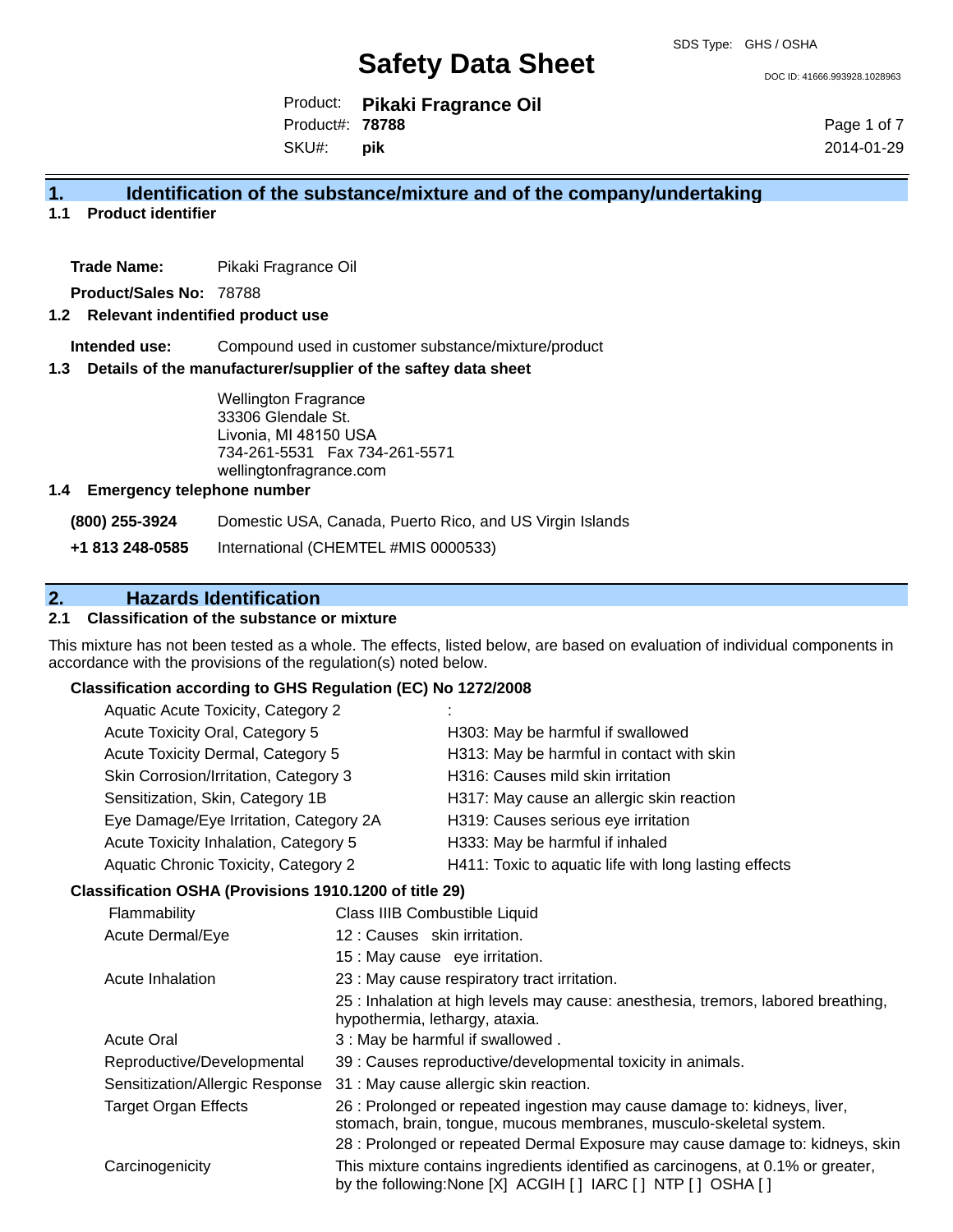DOC ID: 41666.993928.1028963

Product: **Pikaki Fragrance Oil** SKU#: Product#: **78788 pik**

Page 2 of 7 2014-01-29

#### **2.2 Label elements**

#### **Labelling (REGULATION (EC) No 1272/2008)**

#### **Hazard pictograms**



#### **Signal Word: Warning**

#### **Hazard statments**

| H <sub>303</sub> | May be harmful if swallowed                     |
|------------------|-------------------------------------------------|
| H313             | May be harmful in contact with skin             |
| H316             | Causes mild skin irritation                     |
| H317             | May cause an allergic skin reaction             |
| H319             | Causes serious eye irritation                   |
| H333             | May be harmful if inhaled                       |
| H411             | Toxic to aquatic life with long lasting effects |

#### **Precautionary Statements**

#### **Prevention:**

| LICACIINOII.         |                                                                                                                                  |
|----------------------|----------------------------------------------------------------------------------------------------------------------------------|
| P <sub>264</sub>     | Wash hands thoroughly after handling                                                                                             |
| P <sub>272</sub>     | Contaminated work clothing should not be allowed out of the workplace                                                            |
| P273                 | Avoid release to the environment                                                                                                 |
| Response:            |                                                                                                                                  |
| $P302 + P352$        | IF ON SKIN: Wash with soap and water                                                                                             |
| $P304 + P312$        | IF INHALED: Call a POISON CENTER or doctor/physician if you feel unwell                                                          |
| $P305 + P351 + P338$ | IF IN EYES: Rinse cautiously with water for several minutes Remove contact lenses if<br>present and easy to do. continue rinsing |
| P312                 | Call a POISON CENTER or doctor/physician if you feel unwell                                                                      |
| $P333 + P313$        | If skin irritation or a rash occurs: Get medical advice/attention                                                                |
| $P337 + P313$        | If eye irritation persists: Get medical advice/attention                                                                         |
| P363                 | Wash contaminated clothing before reuse                                                                                          |
| P391                 | <b>Collect Spillage</b>                                                                                                          |
|                      |                                                                                                                                  |

#### **2.3 Other Hazards**

#### **no data available**

## **3. Composition/Information on Ingredients**

#### **3.1 Mixtures**

This product is a complex mixture of ingredients, which contains among others the following substance(s), presenting a health or environmental hazard within the meaning of the UN Globally Harmonized System of Classification and Labeling of Chemicals (GHS):

| CAS#<br>Ingredient | EC# | Conc.<br>Range | <b>GHS Classification</b> |
|--------------------|-----|----------------|---------------------------|
|                    |     |                |                           |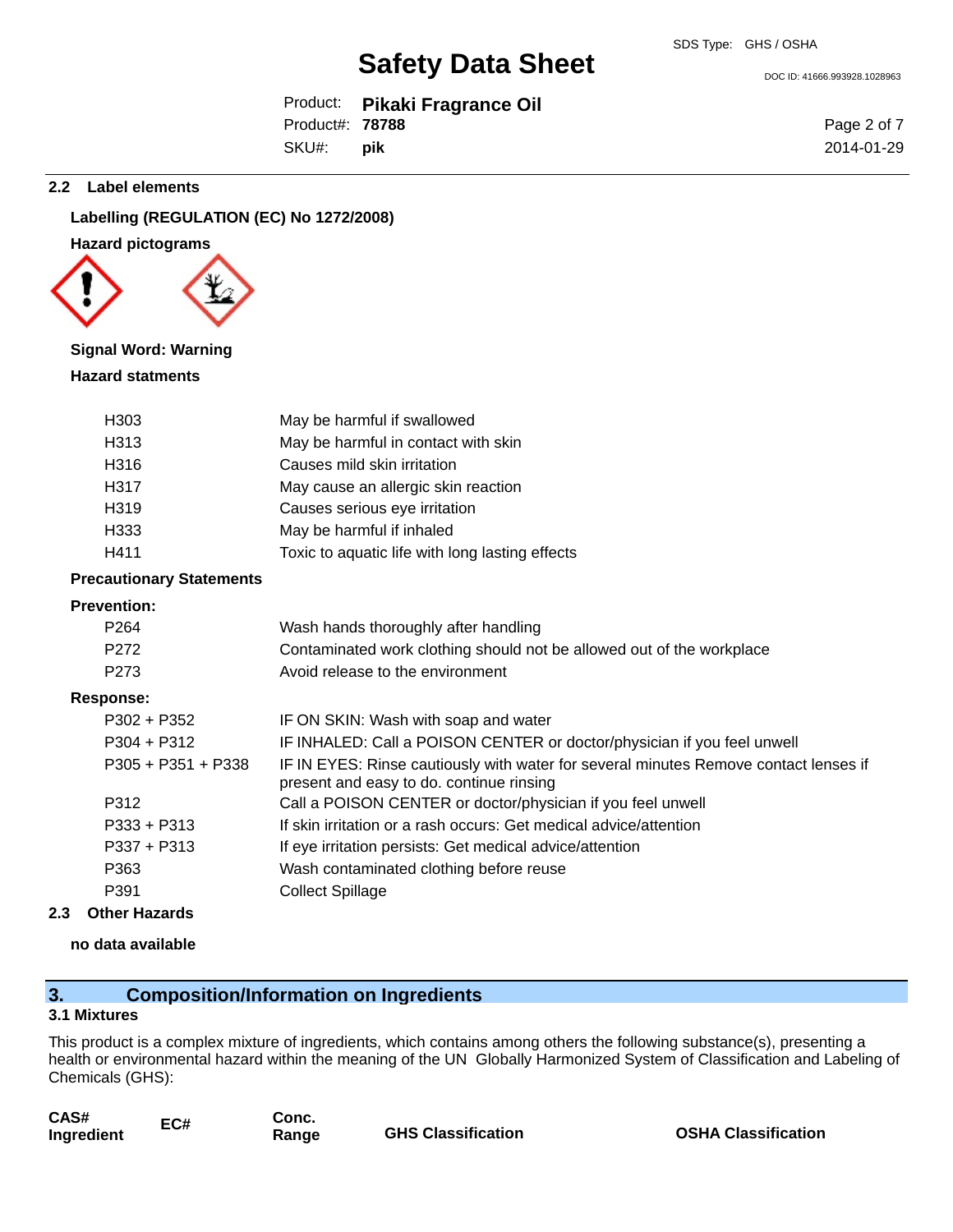#### SDS Type: GHS / OSHA

# **Safety Data Sheet**

DOC ID: 41666.993928.1028963

|                        | Product: Pikaki Fragrance Oil |
|------------------------|-------------------------------|
| Product#: <b>78788</b> |                               |
| SKU#: <b>pik</b>       |                               |

Page 3 of 7 2014-01-29

| <b>CAS#</b><br>Ingredient                                | EC#                      | Conc.<br>Range                                 | <b>GHS Classification</b> | <b>OSHA Classification</b> |  |
|----------------------------------------------------------|--------------------------|------------------------------------------------|---------------------------|----------------------------|--|
| 8050-15-5                                                | 232-476-2                | 20 - 30 %                                      | H412                      | 31                         |  |
|                                                          |                          | Methyl ester of rosin (partially hydrogenated) |                           |                            |  |
| 140-11-4                                                 | 205-399-7                | $20 - 30 \%$                                   | H227; H303; H316          | 15, 25, 26, 31, 39         |  |
| Benzyl acetate                                           |                          |                                                |                           |                            |  |
| 120-51-4                                                 | 204-402-9                | $10 - 20%$                                     | H302; H313; H411          | 28, 3                      |  |
| <b>Benzyl Benzoate</b>                                   |                          |                                                |                           |                            |  |
| 101-86-0                                                 | 202-983-3                | $5 - 10%$                                      | H303; H316; H317; H411    | 11, 15                     |  |
| Hexyl cinnamal                                           |                          |                                                |                           |                            |  |
| 78-70-6                                                  | 201-134-4                | $2 - 5%$                                       | H227; H303; H315; H319    | 12, 26                     |  |
| Linalool                                                 |                          |                                                |                           |                            |  |
| 118-58-1                                                 | 204-262-9                | $2 - 5%$                                       | H303; H317; H320; H412    | 31                         |  |
| <b>Benzyl Salicylate</b>                                 |                          |                                                |                           |                            |  |
| 65405-77-8                                               | 265-745-8                | $2 - 5%$                                       | H410                      | 11, 15                     |  |
|                                                          | cis-3-Hexenyl salicylate |                                                |                           |                            |  |
| $93 - 16 - 3$                                            | 202-224-6                | $2 - 5%$                                       | H303; H316                | 12, 31                     |  |
|                                                          |                          | Methyl isoeugenol (Isoeugenyl methyl ether)    |                           |                            |  |
| 24851-98-7                                               | 246-495-9                | $2 - 5%$                                       | H316                      |                            |  |
|                                                          | Methyldihydrojasmonate   |                                                |                           |                            |  |
| 134-20-3                                                 | 205-132-4                | $2 - 5%$                                       | H303; H316; H319          | 11, 15                     |  |
| Methyl anthranilate                                      |                          |                                                |                           |                            |  |
| $100 - 51 - 6$                                           | 202-859-9                | $2 - 5%$                                       | H302; H313; H319; H332    | 11, 15, 23, 25, 31         |  |
|                                                          | <b>Benzyl Alcohol</b>    |                                                |                           |                            |  |
| See Section 16 for full text of GHS classification codes |                          |                                                |                           |                            |  |

Total Hydrocarbon Content (% w/w) = 0.00

## **4. First Aid Measures**

#### **4.1 Description of first aid measures**

| Inhalation:                                                                       | Remove from exposure site to fresh air and keep at rest.<br>Obtain medical advice.                            |
|-----------------------------------------------------------------------------------|---------------------------------------------------------------------------------------------------------------|
| Eye Exposure:                                                                     | Flush immediately with water for at least 15 minutes.<br>Contact physician if symptoms persist.               |
| <b>Skin Exposure:</b>                                                             | Remove contaminated clothes. Wash thoroughly with water (and soap).<br>Contact physician if symptoms persist. |
| Ingestion:                                                                        | Rinse mouth with water and obtain medical advice.                                                             |
| 4.2 Most important symptoms and effects, both acute and delayed                   |                                                                                                               |
| <b>Symptoms:</b>                                                                  | no data available                                                                                             |
| Risks:                                                                            | Refer to Section 2.2 "Hazard Statements"                                                                      |
| Indication of any immediate medical attention and special treatment needed<br>4.3 |                                                                                                               |

| Treatment: | Refer to Section 2.2 "Response" |
|------------|---------------------------------|
|------------|---------------------------------|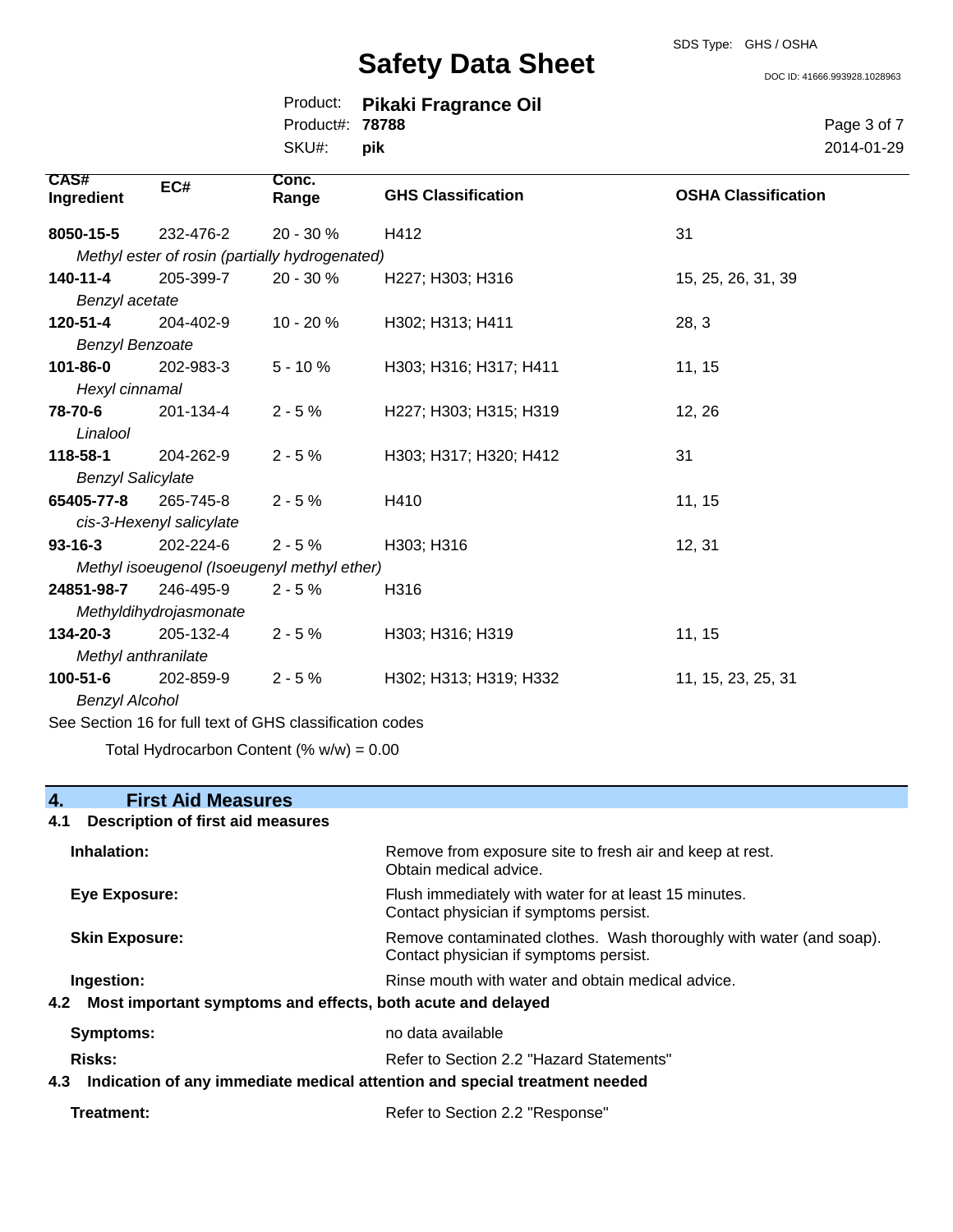SDS Type: GHS / OSHA

#### DOC ID: 41666.993928.1028963

Product: **Pikaki Fragrance Oil** SKU#: Product#: **78788 pik**

Page 4 of 7 2014-01-29

| 5.<br><b>Fire-Fighting measures</b>                            |                                                   |
|----------------------------------------------------------------|---------------------------------------------------|
| 5.1<br><b>Extinguishing media</b>                              |                                                   |
| Suitable:                                                      | Carbon dioxide (CO2), Dry chemical, Foam          |
| Unsuitable                                                     | Do not use a direct water jet on burning material |
| 5.2 Special hazards arising from the substance or mixture      |                                                   |
| During fire fighting:<br>5.3<br><b>Advice for firefighters</b> | Water may be ineffective                          |
| <b>Further information:</b>                                    | Standard procedure for chemical fires             |

#### **6. Accidental Release Measures**

#### **6.1 Personal precautions, protective equipment and emergency procedures**

Avoid inhalation and contact with skin and eyes. A self-contained breathing apparatus is recommended in case of a major spill.

#### **6.2 Environmental precautions**

Keep away from drains, soil, and surface and groundwater.

#### **6.3 Methods and materials for containment and cleaning up**

Clean up spillage promptly. Remove ignition sources. Provide adequate ventilation. Avoid excessive inhalation of vapors. Gross spillages should be contained by use of sand or inert powder and disposed of according to the local regulations.

#### **6.4 Reference to other sections**

Not Applicable

#### **7. Handling and Storage**

#### **7.1 Precautions for safe handling**

Apply according to good manufacturing and industrial hygiene practices with proper ventilation. Do not drink, eat or smoke while handling. Respect good personal hygiene.

#### **7.2 Conditions for safe storage, including any incompatibilities**

Store in a cool, dry and ventilated area away from heat sources and protected from light in tightly closed original container. Avoid plastic and uncoated metal container. Keep air contact to a minimum.

#### **7.3 Specific end uses**

No information available

### **8. Exposure Controls/Personal Protection**

#### **8.1 Control parameters**

| <b>Exposure Limits:</b> |                |                                                                            |
|-------------------------|----------------|----------------------------------------------------------------------------|
| Component               |                | ACGIH<br>ACGIH<br><b>OSHA</b><br>OSHA<br>TWA ppm STEL ppm TWA ppm STEL ppm |
| 140-11-4                | Benzyl acetate | 10                                                                         |

**Engineering Controls:** Use local exhaust as needed.

#### **8.2 Exposure controls - Personal protective equipment**

**Eye protection:** Tightly sealed goggles, face shield, or safety glasses with brow guards and side shields, etc. as may be appropriate for the exposure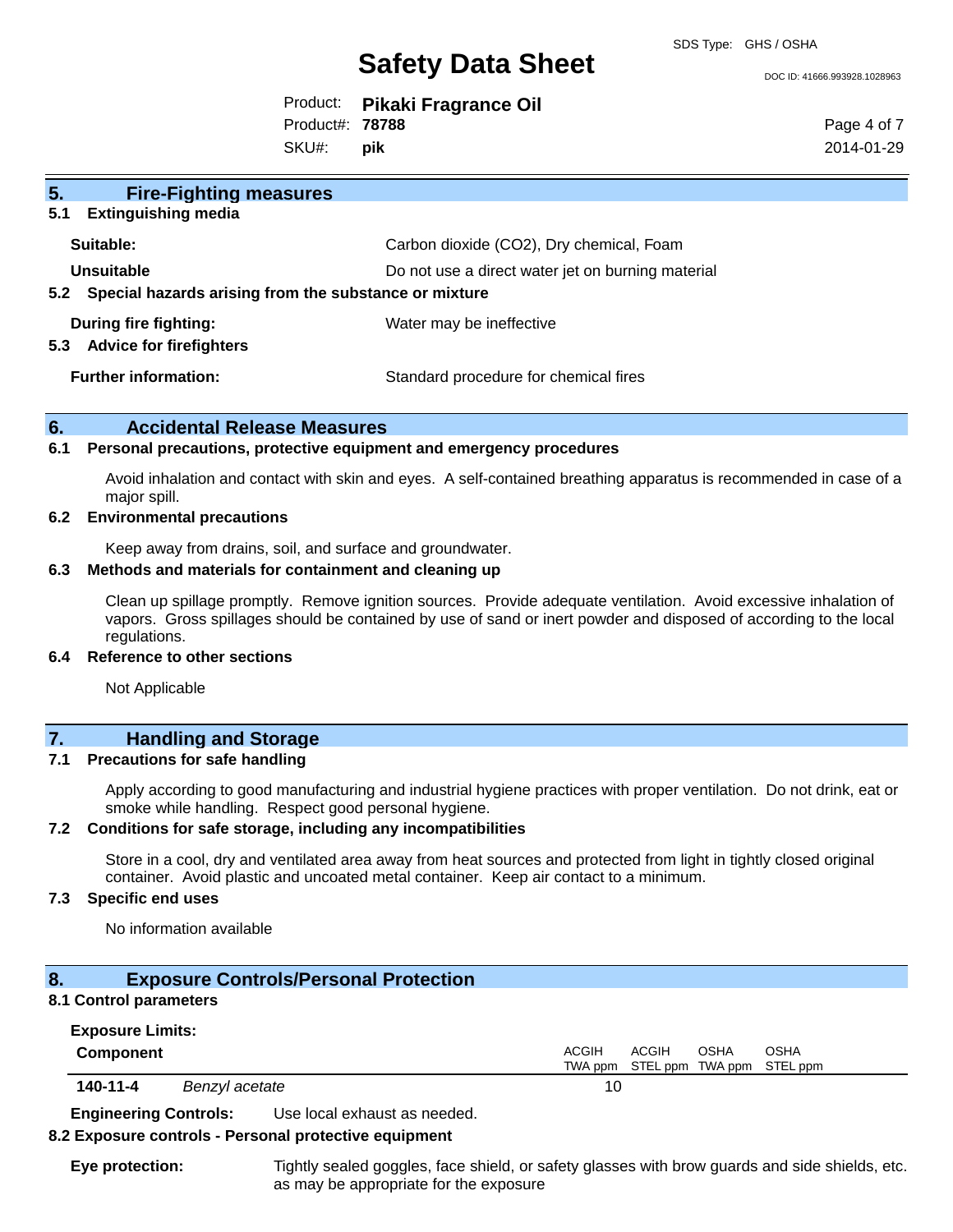DOC ID: 41666.993928.1028963

|                        | Product: Pikaki Fragrance Oil |
|------------------------|-------------------------------|
| Product#: <b>78788</b> |                               |
| SKU#: <b>pik</b>       |                               |

Page 5 of 7 2014-01-29

| <b>Respiratory protection:</b> | Avoid excessive inhalation of concentrated vapors. Apply local ventilation where appropriate. |
|--------------------------------|-----------------------------------------------------------------------------------------------|
| <b>Skin protection:</b>        | Avoid Skin contact. Use chemically resistant gloves as needed.                                |

#### **9. Physical and Chemical Properties**

#### **9.1 Information on basic physical and chemical properties**

| <b>Appearance:</b>           | Conforms to Standard       |
|------------------------------|----------------------------|
| Odor:                        | Conforms to Standard       |
| Color:                       | <b>Tint to Pale Yellow</b> |
| <b>Viscosity:</b>            | Liquid                     |
| <b>Freezing Point:</b>       | Not determined             |
| <b>Boiling Point:</b>        | Not determined             |
| <b>Melting Point:</b>        | Not determined             |
| <b>Flashpoint:</b>           | $>200$ F (93.33 C)         |
| <b>Auto flammability:</b>    | Not determined             |
| <b>Explosive Properties:</b> | None Expected              |
| <b>Oxidizing properties:</b> | None Expected              |
| Vapor Pressure (mmHg@20 C):  | 0.0335                     |
| %VOC:                        | 23.6                       |
| Specific Gravity @ 25 C:     | 1.0430                     |
| Density @ 25 C:              | 1.0400                     |
| Refractive Index @ 25 C:     | 1.5240                     |
| Soluble in:                  | Oil                        |

## **10. Stability and Reactivity**

| 10.1 Reactivity                         | None                                               |
|-----------------------------------------|----------------------------------------------------|
| <b>10.2 Chemical stability</b>          | Stable                                             |
| 10.3 Possibility of hazardous reactions | None known                                         |
| 10.4 Conditions to avoid                | None known                                         |
| 10.5 Incompatible materials             | Strong oxidizing agents, strong acids, and alkalis |
| 10.6 Hazardous decomposition products   | None known                                         |

| 11.<br><b>Toxicological Information</b> |                                                      |
|-----------------------------------------|------------------------------------------------------|
| <b>11.1 Toxicological Effects</b>       |                                                      |
| <b>Acute toxicity - Oral</b>            | (LD50: 2,645.50) May be harmful if swallowed         |
| <b>Acute toxicity - Dermal</b>          | (LD50: 4,464.29) May be harmful in contact with skin |
| <b>Acute toxicity - Inhalation</b>      | (LC50: 24.20) May be harmful if inhaled              |
| <b>Skin corrosion / irritation</b>      | Causes mild skin irritation                          |
| Serious eye damage / irritation         | Causes serious eye irritation                        |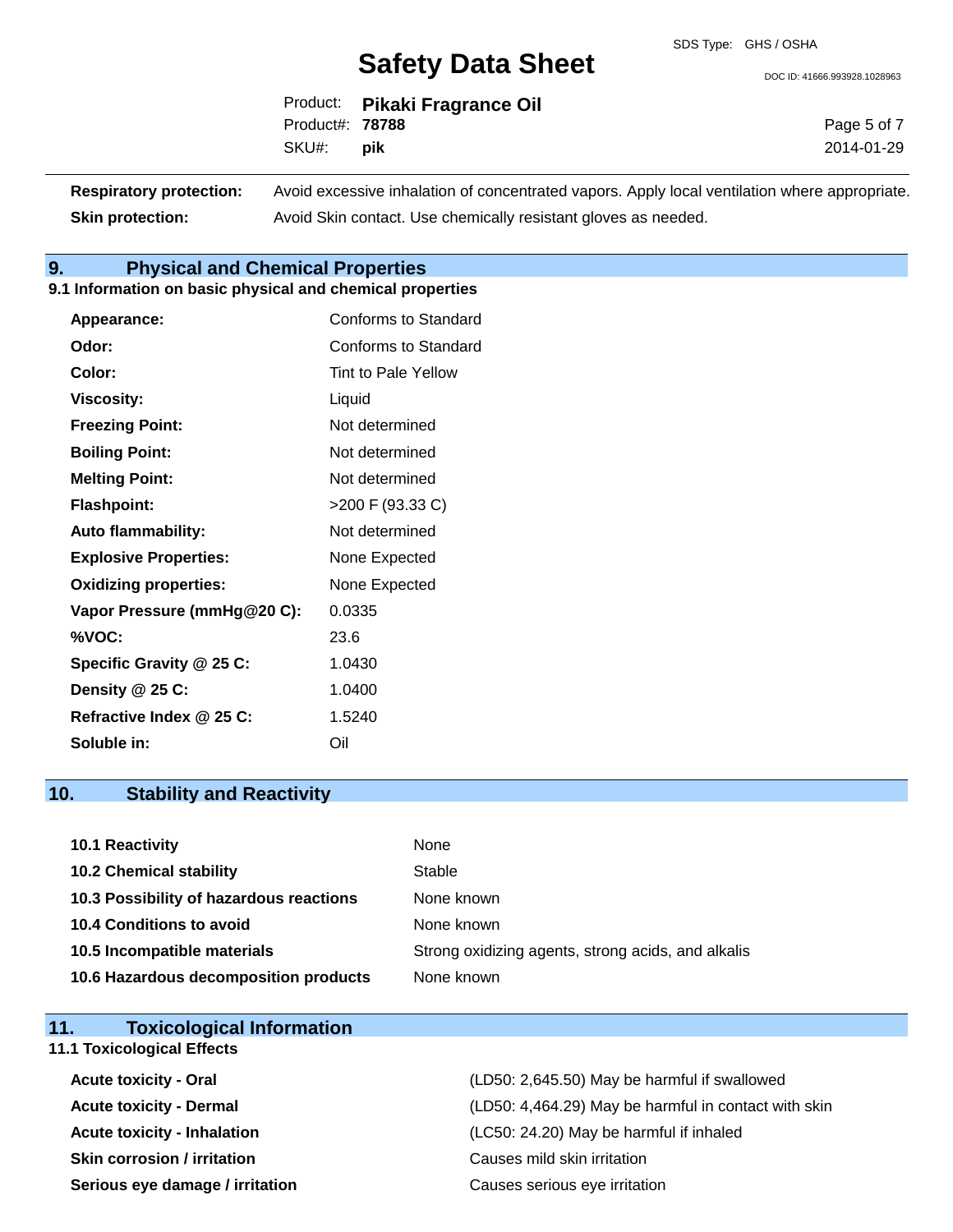SDS Type: GHS / OSHA

DOC ID: 41666.993928.1028963

|                        | Product: Pikaki Fragrance Oil |
|------------------------|-------------------------------|
| Product#: <b>78788</b> |                               |
| SKU#: <b>pik</b>       |                               |

Page 6 of 7 2014-01-29

| <b>Respiratory sensitization</b>                   | Not classified - the classification criteria are not met |
|----------------------------------------------------|----------------------------------------------------------|
| <b>Skin sensitization</b>                          | May cause an allergic skin reaction                      |
| <b>Germ cell mutagenicity</b>                      | Not classified - the classification criteria are not met |
| Carcinogenicity                                    | Not classified - the classification criteria are not met |
| <b>Reproductive toxicity</b>                       | Not classified - the classification criteria are not met |
| Specific target organ toxicity - single exposure   | Not classified - the classification criteria are not met |
| Specific target organ toxicity - repeated exposure | Not classified - the classification criteria are not met |
| <b>Aspiration hazard</b>                           | Not classified - the classification criteria are not met |

| <b>Ecological Information</b><br>12. |                                                 |
|--------------------------------------|-------------------------------------------------|
| <b>12.1 Toxicity</b>                 |                                                 |
| <b>Acute acquatic toxicity</b>       |                                                 |
| <b>Chronic acquatic toxicity</b>     | Toxic to aquatic life with long lasting effects |
| <b>Toxicity Data on soil</b>         | no data available                               |
| <b>Toxicity on other organisms</b>   | no data available                               |
|                                      |                                                 |
| 12.2 Persistence and degradability   | no data available                               |
| 12.3 Bioaccumulative potential       | no data available                               |
| 12.4 Mobility in soil                | no data available                               |
| 12.5 Other adverse effects           | no data available                               |
|                                      |                                                 |

#### **13. Disposal Conditions**

#### **13.1 Waste treatment methods**

Do not allow product to reach sewage systems. Dispose of in accordance with all local and national regulations. Send to a licensed waste management company.The product should not be allowed to enter drains, water courses or the soil. Do not contaminate ponds, waterways or ditches with chemical or used container.

## **14. Transport Information**

| Regulator                                                                     |            | <b>Class</b>                        | <b>Pack Group</b> | <b>Sub Risk</b> | UN-nr. |
|-------------------------------------------------------------------------------|------------|-------------------------------------|-------------------|-----------------|--------|
| U.S. DOT (Non-Bulk)                                                           |            | Not Regulated - Not Dangerous Goods |                   |                 |        |
| <b>Chemicals NOI</b>                                                          |            |                                     |                   |                 |        |
| <b>ADR/RID (International Road/Rail)</b>                                      |            |                                     |                   |                 |        |
| <b>Environmentally Hazardous</b><br>Liquid, n.o.s.<br><b>IATA (Air Cargo)</b> | Substance. | 9                                   | Ш                 |                 | UN3082 |
| <b>Environmentally Hazardous</b><br>Liquid, n.o.s.<br>IMDG (Sea)              | Substance. | 9                                   | Ш                 |                 | UN3082 |
| <b>Environmentally Hazardous</b><br>Liquid, n.o.s.                            | Substance, | 9                                   | Ш                 |                 | UN3082 |